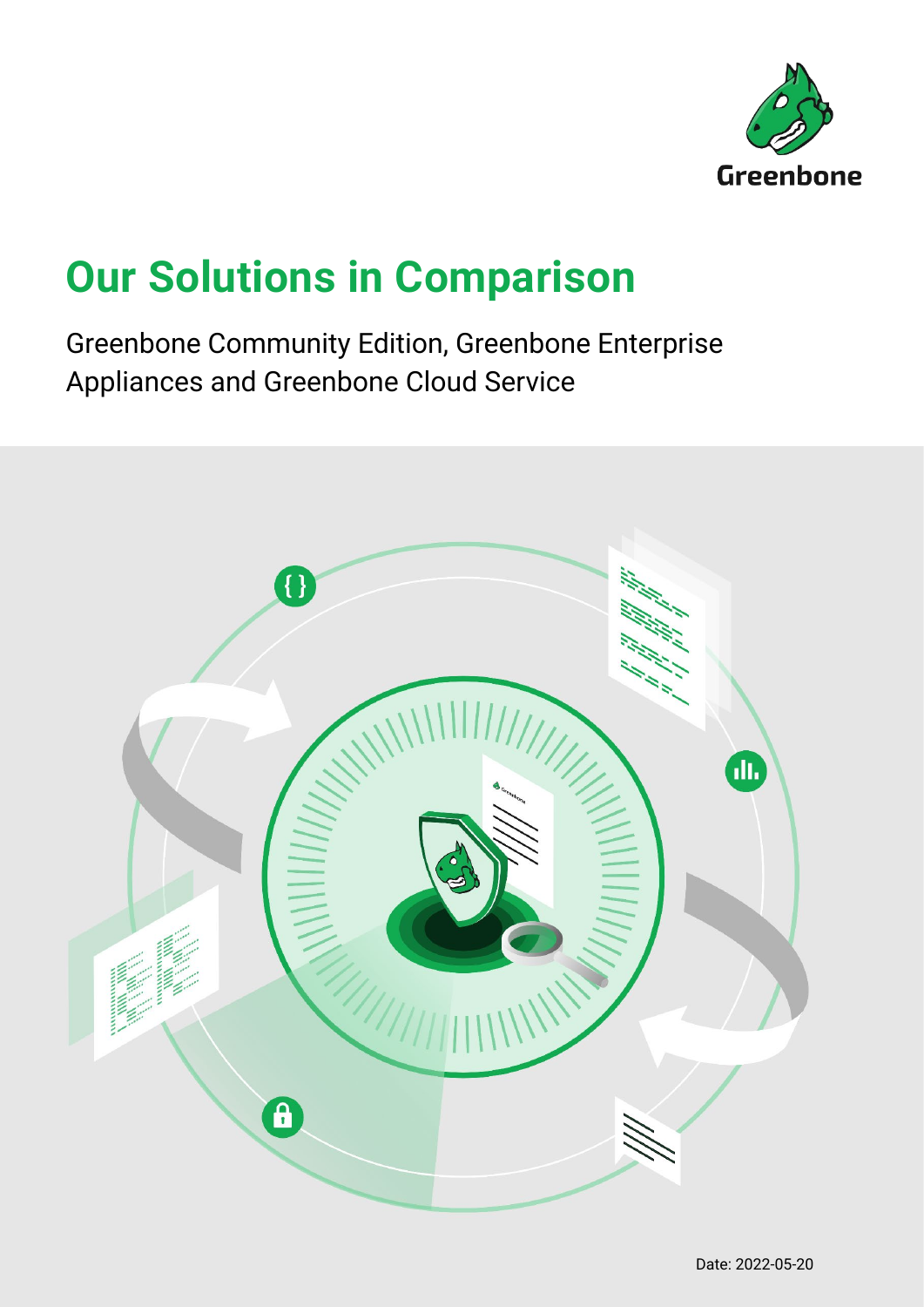

## **Content**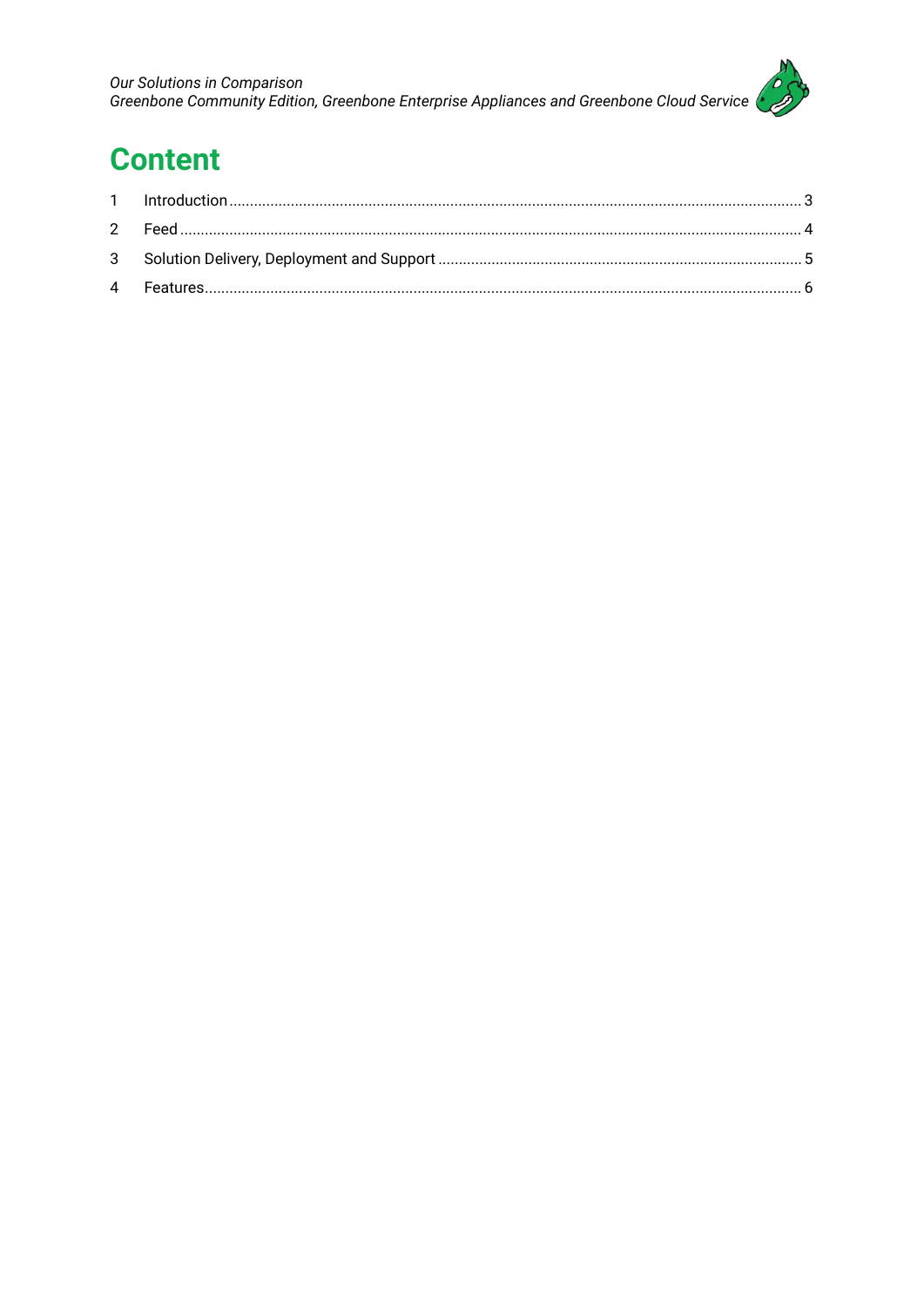

Open-source IT security does not only deliver a high level of transparency of the solution itself. It is a contribution to the IT security community in general. We are related to this idea and committed to it. This whitepaper shall help our customers and users to understand the differences between the solutions.

### <span id="page-2-0"></span>**1 Introduction**

The **Greenbone Vulnerability Management** (GVM) is a framework originally built as a community project named "OpenVAS" and is primarily developed and forwarded by Greenbone Networks.

It consists of the **Greenbone Vulnerability Manager Daemon**, the **Greenbone Security Assistant** with the **Greenbone Security Assistant Daemon** and the executable scan application that runs vulnerability tests (VT) against targets.

The GVM framework is released under open-source licenses as the **Greenbone Community Edition**. By using it, Linux distributions can create and provide GVM in the form of installation packages. In this way, private individuals can install and use GVM as well.

The Greenbone Security Assistant is the web interface that a user controls scans and accesses vulnerability information with. The communication occurs using the **Greenbone Management Protocol**  (GMP) with which the user can also communicate directly by using different tools.

The **Greenbone Enterprise Appliances** are the commercial products and available as virtual or hardware appliances. They comprise the framework GVM as well as the **Greenbone Operating System** (GOS) which provides further functionalities.

The appliances receive the vulnerability tests for scanning from the **Greenbone Enterprise Feed**.

The **Greenbone Enterprise TRIAL** is a non-commercial virtual appliance and has a more limited feature set than the Greenbone Enterprise Appliance. It uses the less extensive **Greenbone Community Feed** instead of the Greenbone Enterprise Feed.

The **Greenbone Cloud Service** is a SaaS solution. Scan requests are forwarded via the cloud to the **Greenbone Scan Cluster**. From the Scan Cluster, scans are performed for external or internal targets. The GVM scanner is used for scanning and the vulnerability tests are also obtained from the Greenbone Enterprise Feed.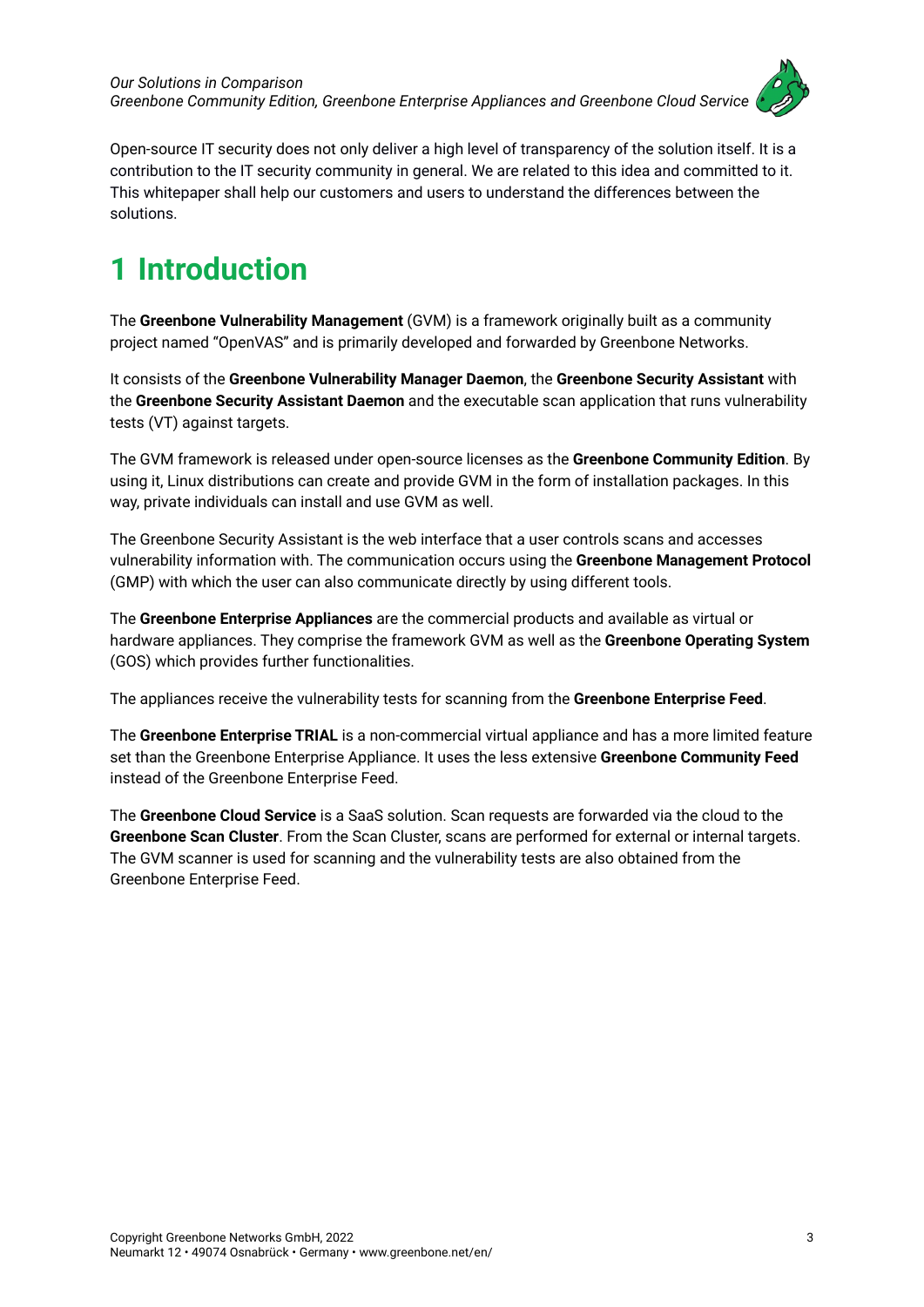

## <span id="page-3-0"></span>**2 Feed**

The base of both feeds is identical. All content that is included in the Community Feed can also be found in the Enterprise Feed. However, the Enterprise Feed extends the Community Feed with some vulnerability tests and compliance policies.

Greenbone includes all self-developed Vulnerability Tests (VT) into its professional Greenbone Enterprise Feed, but not into the Community Feed.

| Group                                                                                               | <b>Greenbone Community Feed</b><br>(Basic Coverage) | <b>Greenbone Enterprise Feed</b><br>(Extended Coverage) |
|-----------------------------------------------------------------------------------------------------|-----------------------------------------------------|---------------------------------------------------------|
| <b>VTs for Home Application Products</b><br>(e.g., Ubuntu Linux, AVM Fritzbox,<br><b>MS Office)</b> |                                                     |                                                         |
| <b>German "IT-Grundschutz"</b>                                                                      | √                                                   | ✓                                                       |
| <b>VTs for Enterprise Products</b><br>(e.g., MS Exchange, Palo Alto,<br>Cisco, IoT/OT)              | $\times$                                            | √                                                       |
| <b>Compliance Policies for</b><br><b>CIS Benchmarks</b>                                             | $\times$                                            |                                                         |
| <b>Additional Policies</b>                                                                          | $\times$                                            | √                                                       |
| <b>Access to Greenbone Enterprise</b><br><b>Support</b>                                             | $\boldsymbol{\mathsf{x}}$                           | √                                                       |
| <b>Access to Professional Services</b>                                                              | ×                                                   | √                                                       |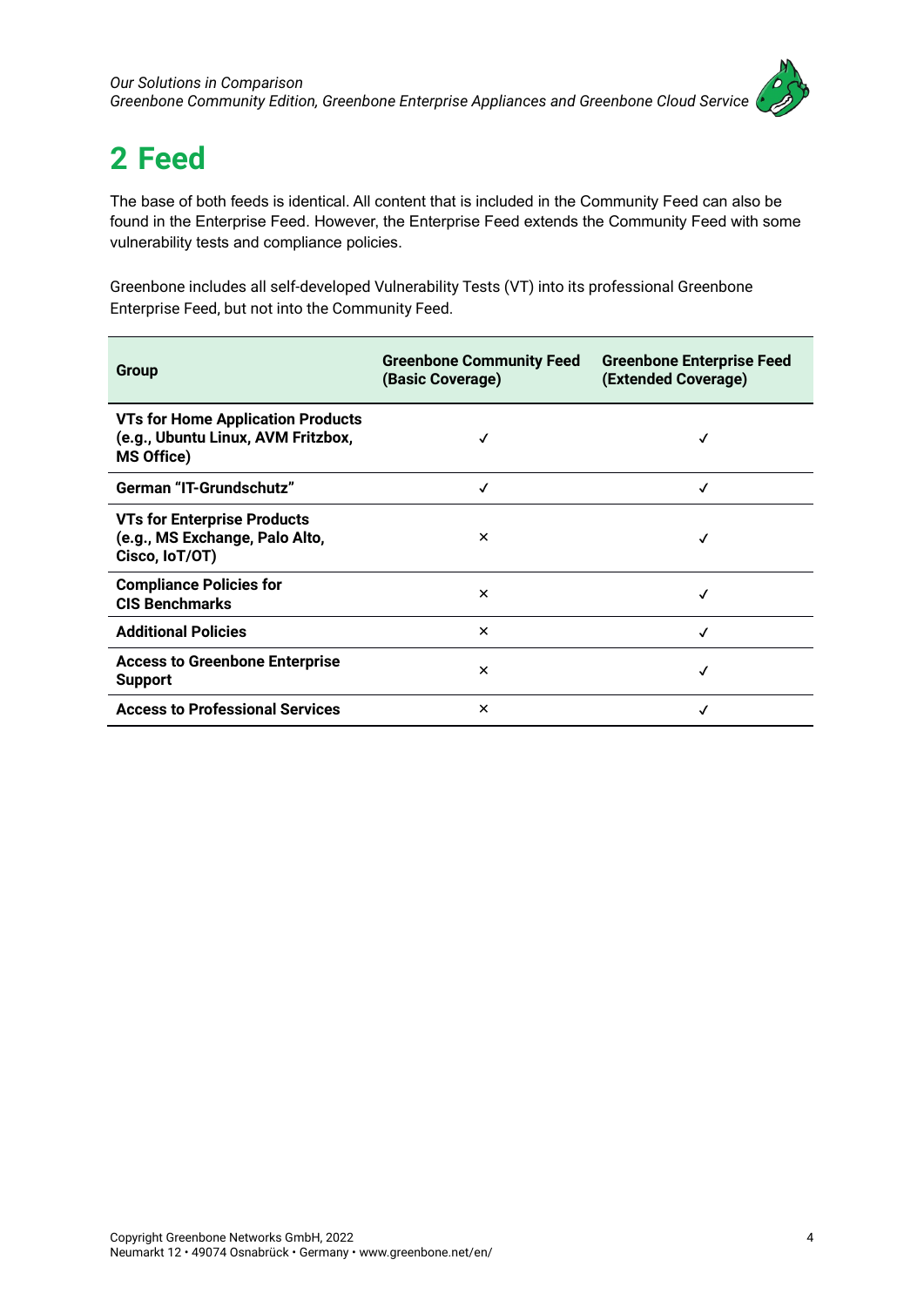

#### <span id="page-4-0"></span>**3 Solution Delivery, Deployment and Support**

The Greenbone Enterprise Appliances can usually be handled with much less effort in setup and operation compared to own Community Edition software installations for which the customer needs to take care of the underlying hardware, operating system, and database system.

Additionally, master-sensor deployments covering nation-wide enterprises with multiple locations or even a global network of branch offices are possible with very little effort using the professional solution.

The Greenbone Cloud Service is delivered as a cloud solution, which also means low setup effort. Gateway components enable scanning of internal IP addresses.

All elements of the Greenbone Enterprise Appliance and the Greenbone Cloud Service are covered by the Greenbone Enterprise Support.

The table below lists some more differentiating elements regarding solution delivery, deployment and support:

| <b>Criteria</b>                   | <b>Greenbone Community</b><br><b>Edition</b>                                                                                           | <b>Greenbone Enterprise</b><br><b>Appliances</b>                              | <b>Greenbone Cloud</b><br><b>Service</b>                                     |
|-----------------------------------|----------------------------------------------------------------------------------------------------------------------------------------|-------------------------------------------------------------------------------|------------------------------------------------------------------------------|
| <b>Setup</b>                      | Individual selection of<br>operating system and<br>hardware<br>Built on own responsibility<br>or installation of<br>community packages | Turnkey solution<br>Simple and<br>uncomplicated setup<br>within shortest time | Simple account<br>registration, and<br>configuration within<br>shortest time |
| Feed<br><b>Compatibility</b>      | Established on own<br>responsibility                                                                                                   | Assured with SLA                                                              | Assured with SLA                                                             |
| <b>Performance</b>                | Optimized on own<br>responsibility                                                                                                     | Optimized for hardware                                                        | Variable according to<br>requirements                                        |
| Backup/<br><b>Recovery</b>        | Solved individually                                                                                                                    | Integrated                                                                    | Integrated                                                                   |
| Fixes/Im-<br>provements           | Managed on own<br>responsibility                                                                                                       | Assured with SLA                                                              | Assured with SLA                                                             |
| <b>Support</b>                    | Via (external) community<br>on voluntary basis                                                                                         | Assured with SLA                                                              | Assured with SLA                                                             |
| <b>Software</b><br><b>Updates</b> | Manual source build<br>updates and manual<br>migration of data                                                                         | Regularly and<br>seamlessly                                                   | Continuously                                                                 |